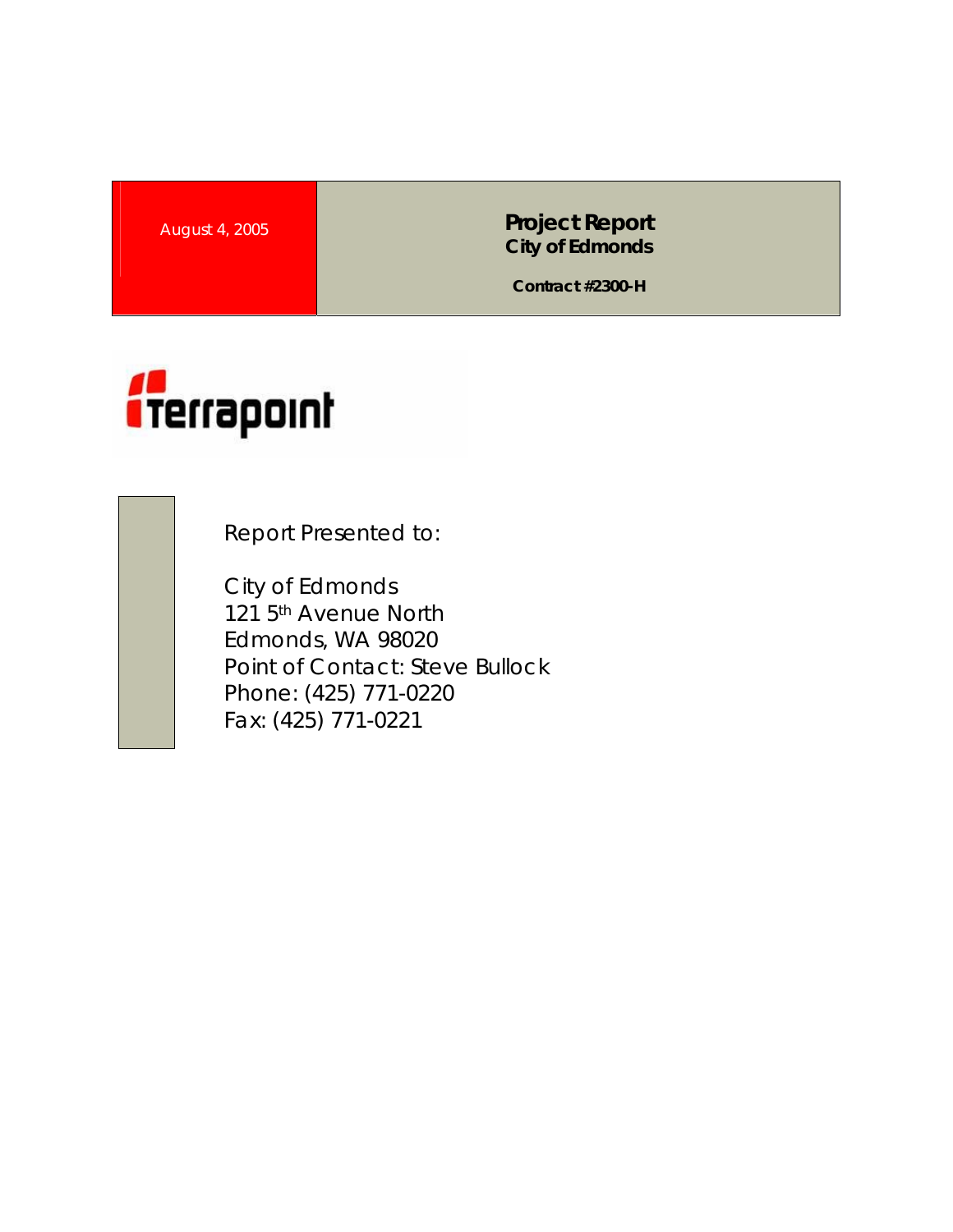## 1.Project Overview

### **Field Crew:**

The Terrapoint field crew consisted of Todd Mitchell, field project manager and Barry Kaser, LIDAR operator. The Aries Aviation aircraft crew consisted of Andre Bourque, pilot and Bob Passon, flight engineer.

#### **Post Processing Crew:**

Barry Kaser completed the processing of GPS data. Craig Glennie carried out data validation and calibration. Vegetation removal and final product generation were completed the Houston processing team: Peggy Cobb, Brian Herring and Joe Sackett.

#### **Size of Project:**

The project site covered approximately 11 square miles, as identified in the following image:



City of Edmonds 2 Date: August 4, 2005 Revision 1.0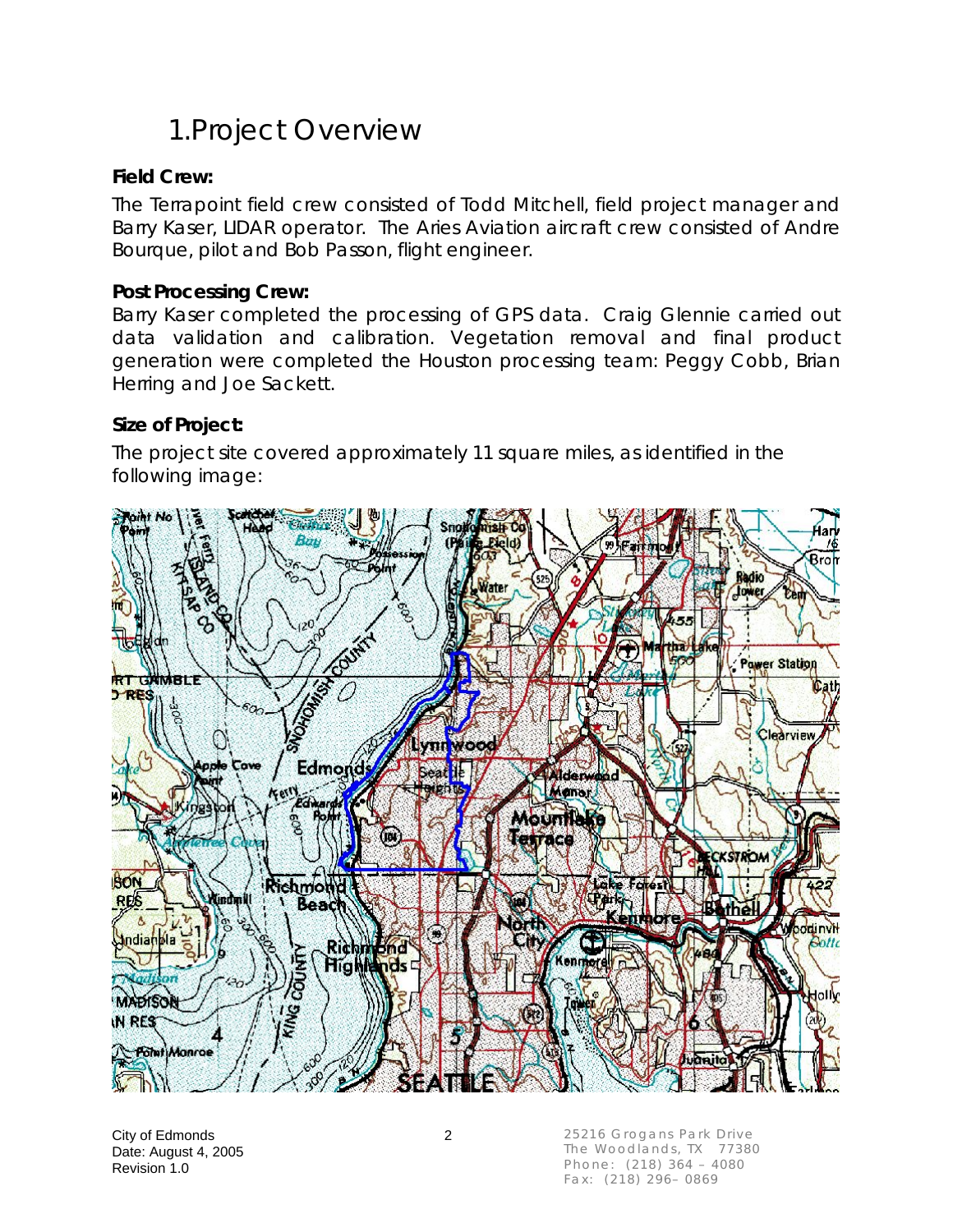### **Location:**

The project area is located in Snohomish County Washington .

### **Project Type:**

The purpose of this project is to provide a high quality DEM of the site for City of Edmonds.

### **Approximate Duration of Project:**

The field data collection took place on Feb. 27<sup>th</sup>, 2005. The control network and check point surveys were performed on March 2nd, 2005.

Calibration, vegetation removal and product generation took place from June 15<sup>th</sup> to July 15<sup>th</sup>, 2005.

### **Number of Flights:**

One flight was required to cover the project area with 20 flight lines.

### **Coordinate System(s) Used:**

All horizontal coordinate data was collected and referenced to NAD83 (HARN) and NAVD88 and delivered in US State Plane Zone Washington North (4601). GEOID03 for CONUS was applied to the vertical component of all deliverables.

### **Survey Measurement Units Used/Delivered:**

All surveys were conducted and products delivered in US survey feet.

### **Processing Software Used:**

The following software was used to reduce the GPS kinematic data, compute the 3-D laser points, classify and edit laser points, produce shaded relief images and transform the ellipsoidal heights to Orthometric:

- ArcView
- Flykin
- Microstation
- TerraScan
- TerraModeler
- TerraModel
- Terrapoint Proprietary LiDAR processing software

### **Capsule Review of Ground Control Survey(s) and Adjustment(s)**

Terrapoint's field crew acquired and adjusted the ground control survey information. Terrapoint collected all of their LiDAR data referenced to NGS

City of Edmonds 3 Date: August 4, 2005 Revision 1.0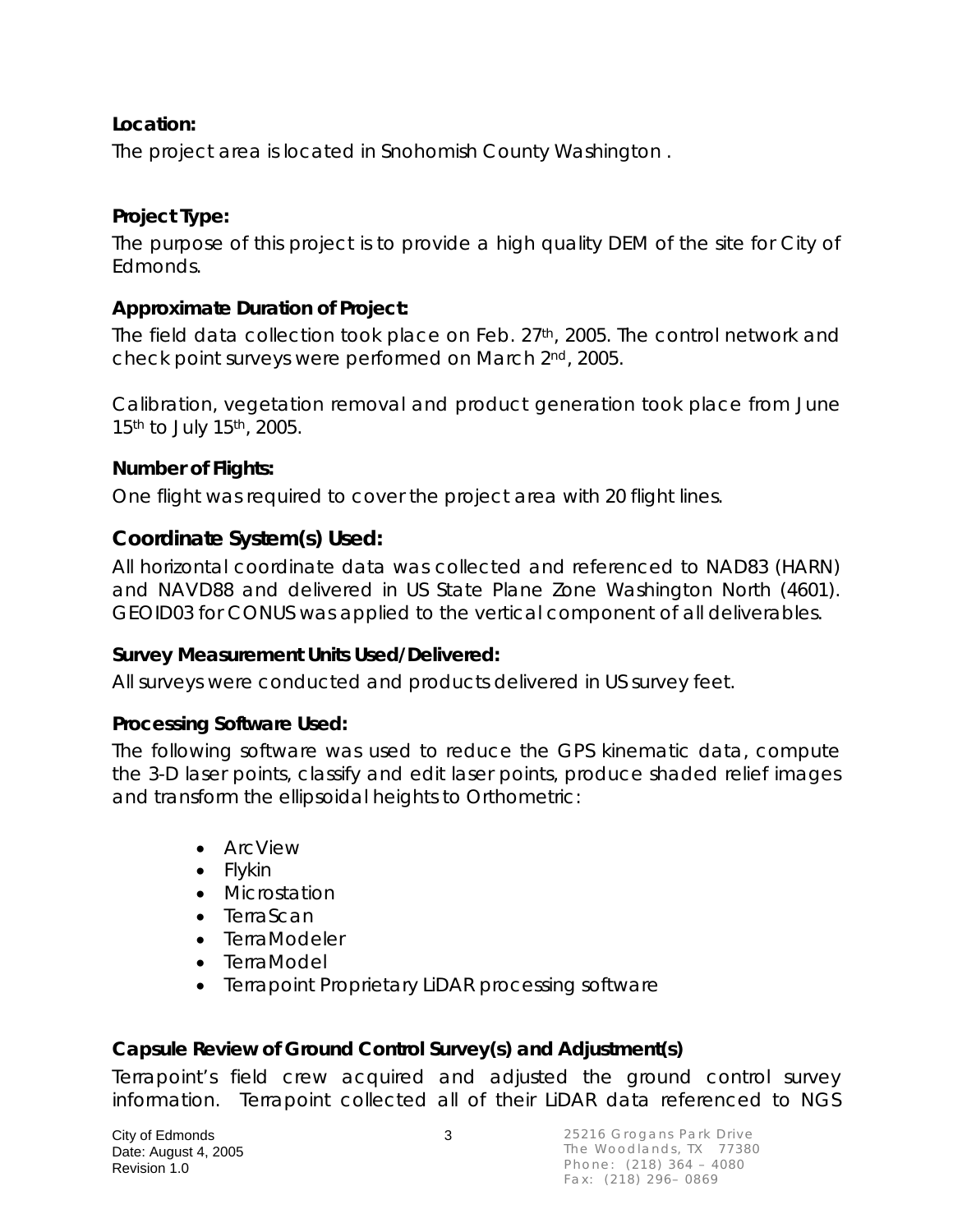monuments, including PIDs AE1858, SY5643 and temporary Terrapoint monument ARL1. Kinematic GPS check points were acquired as discrete x, y, z points were collected as part of the ground truthing activities. A summary of all control coordinates is given in Table 1.

| <b>Table 1: Control and Base Coordinate</b> |          |    |          |           |    |          |                                    |  |
|---------------------------------------------|----------|----|----------|-----------|----|----------|------------------------------------|--|
| <b>NAME</b>                                 | Latitude |    |          | Longitude |    |          | Ellipsoidal<br>Elevations (meters) |  |
| AE1858                                      | 48       | 16 | 23.39780 | $-121$    | 39 | 34.13741 | 142.6619                           |  |
| SY5643                                      | 47       | 54 | 27.94094 | $-122$    | 16 | 19.69519 | 156.947                            |  |
| ARL1                                        | 48       | 09 | 27.37695 | $-122$    | 09 | 50.17267 | 16.6241                            |  |

# 2. Health and Safety

Following Terrapoint's safety procedures, the field crew conducted a safety meeting upon arrival at the project site.

## 3. Equipment Used

### **Aircraft Type:**

A Navajo twin-engine aircraft (C-GQVP) was used for this project. The aircraft was based out of Snohomish County Airport. The Navajo was typically flying at an altitude of 3500 feet AGL (above ground level) for the duration of the survey.

### **Sensors Used:**

The Airborne LiDAR survey was conducted using Terrapoint's 40 kHz ALTMS (Airborne Laser Terrain Mapping System), flying at an optimum height of 3500 ft AGL at 140 knots. The system consists of a 36-degree full angle laser, a Trimble 4700 GPS receiver and a Honeywell H764 IMU unit. The nominal flight line spacing was 1070 feet, providing overlap of 50% between flight lines.

### **GPS Type(s):**

Two Sokkia GSR2600 dual frequency GPS receivers were used to support the airborne operations on this project.

### 4. Accuracy

The following list itemizes the accuracy attainable over the project area, as a function of terrain type and vegetation cover. Note that the accuracy quoted is the accuracy of the attainable DEM, once it is processed and edited to this stage. All data accuracies quoted relate to post processed GPS/IMU/LiDAR solutions.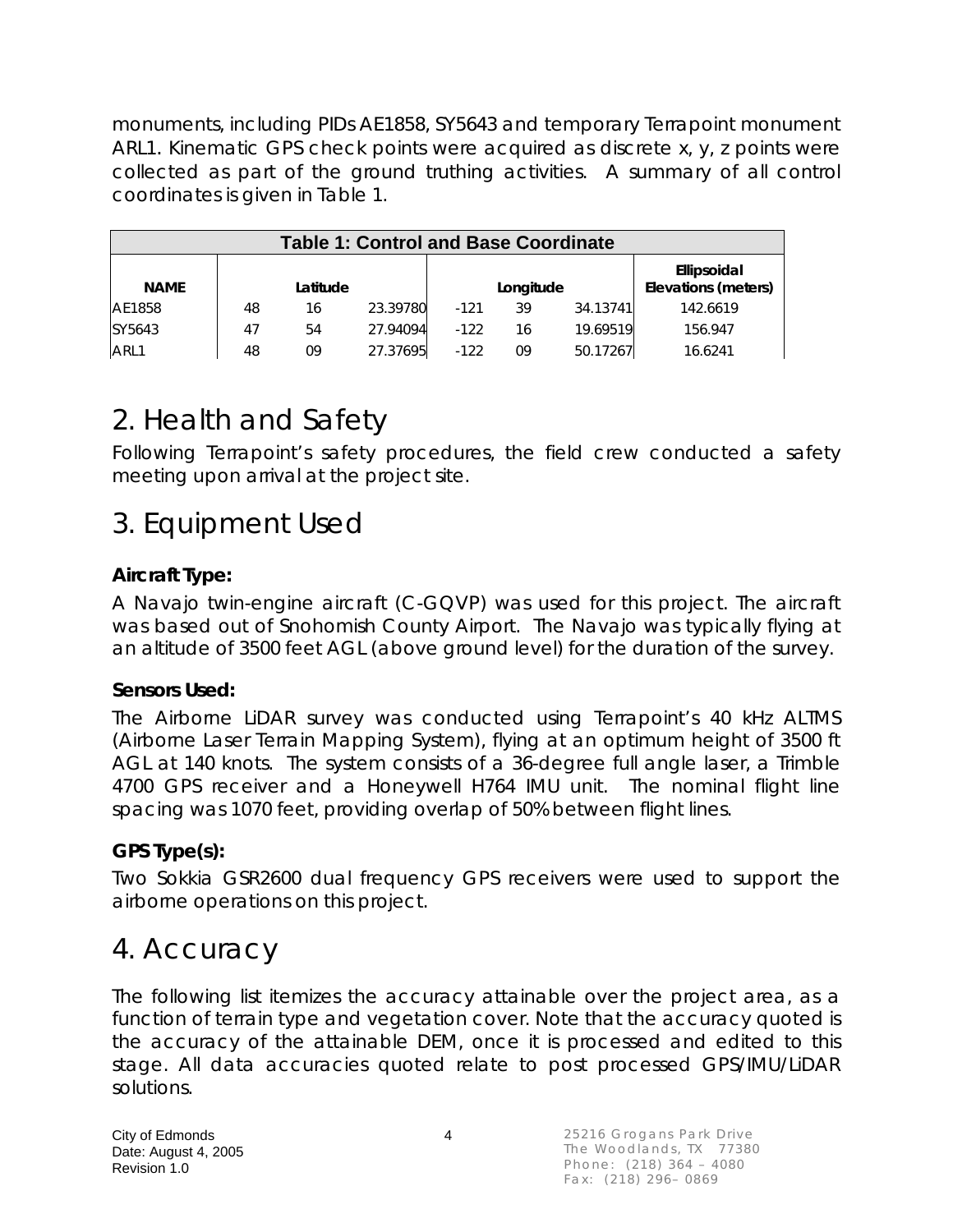Accuracy is as follows, quoted at the 95% confidence level (2 sigma),

- 1. Absolute Vertical Accuracy: +/- 15-20 centimeters on Hard Surfaces (roads and buildings) +/- 15-25 centimeters on Soft/Vegetated Surfaces (flat to rolling terrain) +/- 25-40 centimeters on Soft/Vegetated Surfaces (hilly terrain)
- 2. Absolute Horizontal Accuracy: +/- 20 – 60 centimeters on all but extremely hilly terrain.
- 3. Contour Accuracy: 2 ft Contour National Map Accuracy Standard (NMAS)

To verify that the accuracy criteria were being achieved, kinematic checkpoints were compared with a triangulated surface generated from the bald earth LiDAR points.

A comparison of LIDAR data with 639 kinematic checkpoints collected along a roadway within the project site yielded the results given in Table 2 (values in meters).

| <b>Table 2: Kinematic Point Comparison</b> |          |  |  |  |  |
|--------------------------------------------|----------|--|--|--|--|
| Average dz                                 | 0.057    |  |  |  |  |
| Minimum dz                                 | $-0.150$ |  |  |  |  |
| Maximum dz                                 | 0.269    |  |  |  |  |
| Average magnitude                          | 0.075    |  |  |  |  |
| Root mean square                           | 0.100    |  |  |  |  |
| Std deviation                              | 0.086    |  |  |  |  |

# 5. Quality Control

Quality control of the data was ongoing throughout the process. Following data acquisition, preliminary GPS processing was conducted in the field to ensure completeness and integrity.

The GPS and inertial data were processed in tandem to achieve the best positional result. Once the position and attitude of the aircraft were known at each epoch (1-second intervals), then these data were integrated with the laser ranges to provide a position for each data point on the ground. The data were then processed using the proprietary laser processing software suite to produce coordinates.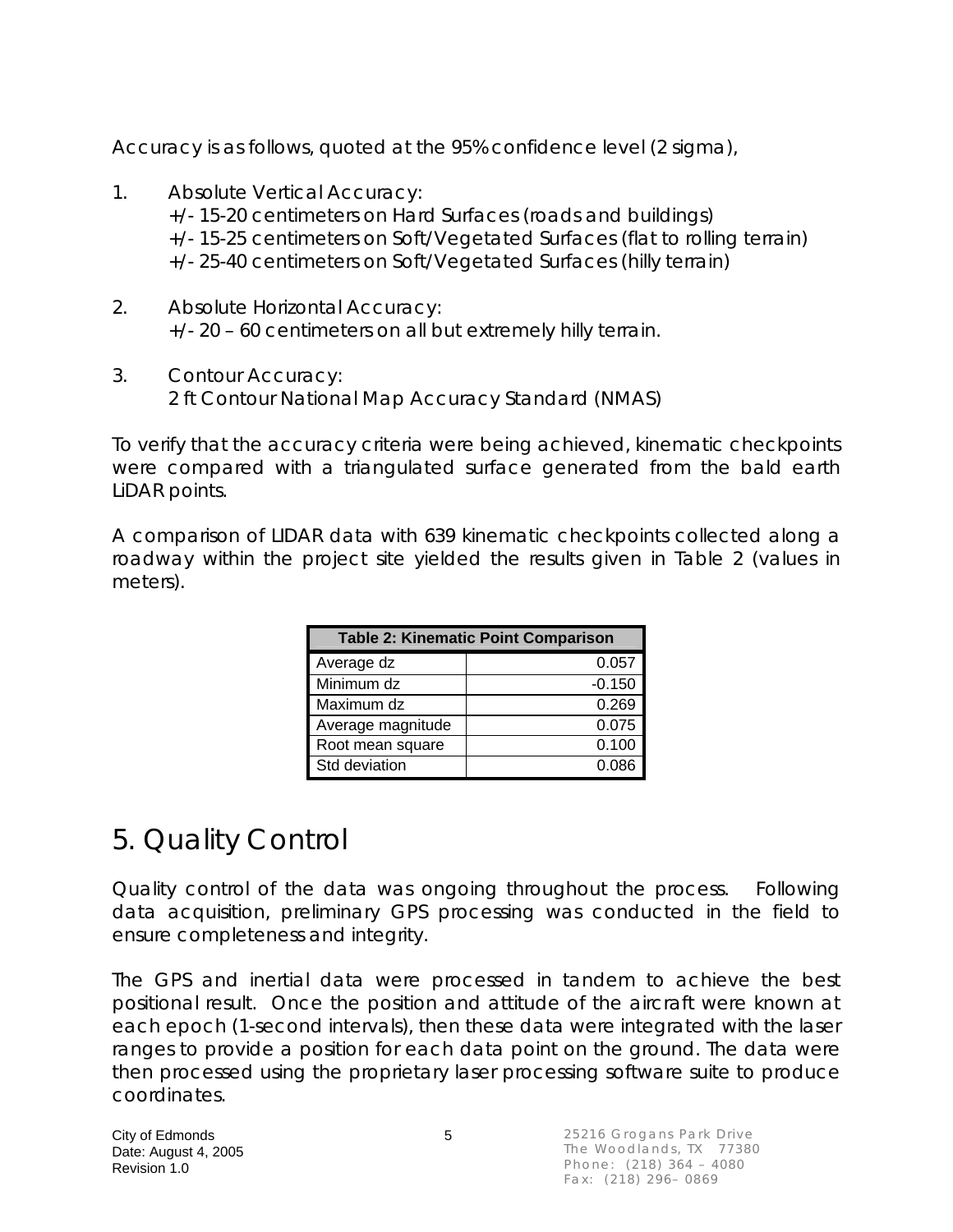Each flight involved setting up two base stations to collect data. Utilizing two base stations ensures GPS data collection in the event that the main base station fails. For all flights the GPS data were of high quality. This minimized the absolute error for the aircraft position.

The primary quality control tool for the laser ranges is the percentage of returns that are received back at the laser after it has emitted a signal. The acceptable range for returns, typically between 90% and 95% was met for this project. Lower percentages are normal over water and other poor reflectivity surfaces.

Terrapoint also utilizes a proprietary software package that performs a fully automated analysis of the quality of the LIDAR data using overlapping flight lines. Our flight lines overlap 30 to 50% on either side and thus 60 to 100% of points can be checked for overlap consistency. The overlap analysis attempts to minimize the differences in overlap areas by fine-tuning the calibration parameters of the LIDAR system.

## 6. Point Generation

The points are generated as Terrascan binary Format using Terrapoint's proprietary Laser Postprocessor Software. This software combines the Raw Laser file and GPS/IMU information to generate a point cloud for each individual flight.

All the point cloud files encompassing the project area were then divided into quarter quad tiles. The referencing system of these tiles is based upon the project boundary minimum and maximums. This process is carried out in Terrascan.

The bald earth is subsequently extracted from the raw LiDAR points using Terrascan in a Microstation environment. The automated vegetation removal process takes place by building an iterative surface model. This surface model is generated using three main parameters: Building size, Iteration angle and Iteration distance.

The initial model is based upon low points selected by a roaming window and are assumed to be ground points. The size of this roaming window is determined by the building size parameter. These low points are triangulated and the remaining points are evaluated and subsequently added to the model if they meet the Iteration angle and distance constraints (fig. 1). This process is repeated until no additional points are added within an iteration.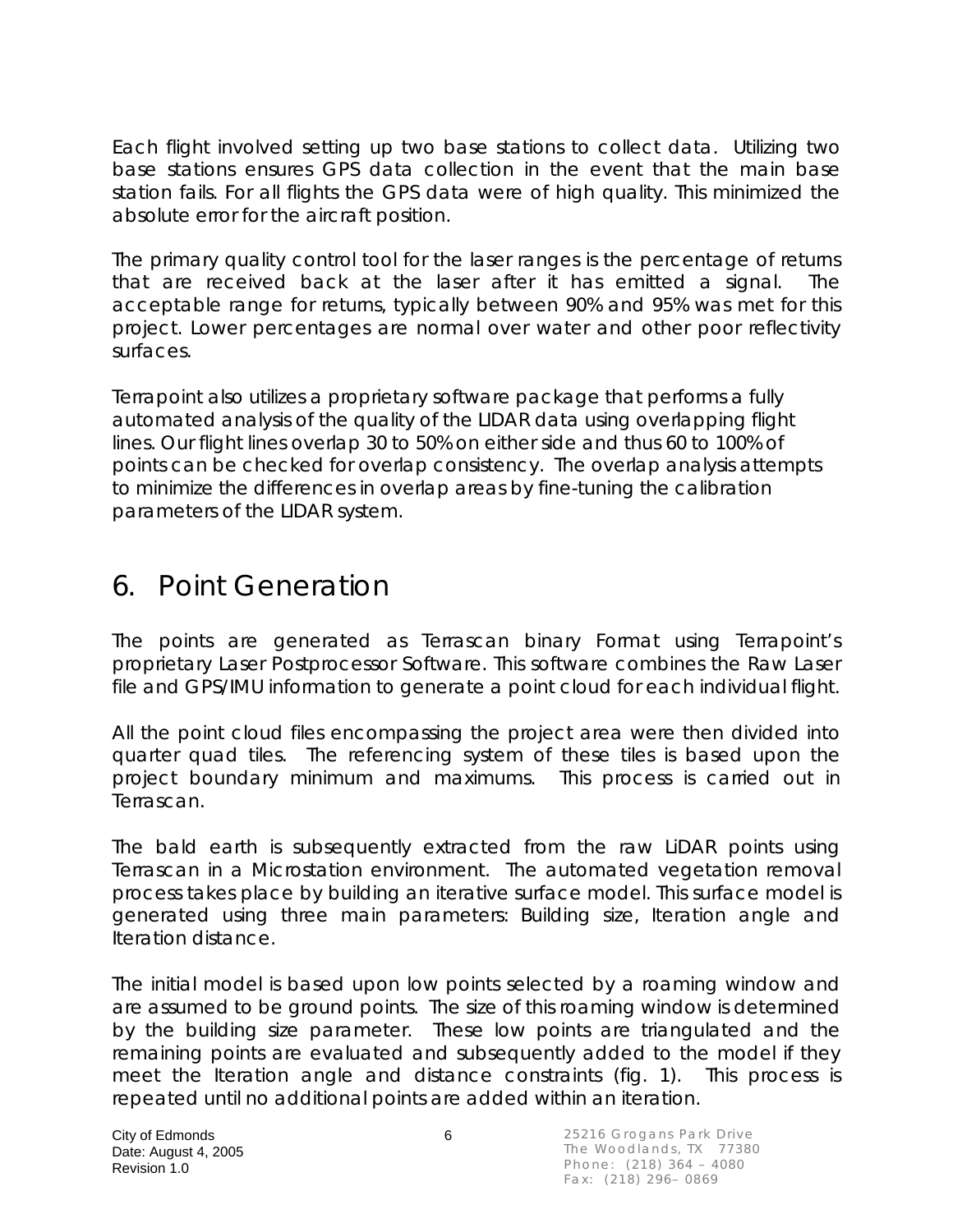There is also a maximum terrain angle constraint that determines the maximum terrain angle allowed within the model.



Figure 1: Terrascan iteration methodology.

(Image Source: Terrascan User's Guide, www.terrasolid.fi)

# 7. Quality Control

Once the data setup has taken place the manual quality control of the surface occurs. This process consists of visually examining the LiDAR points within Terrascan and correcting errors that occurred during the automated process. These corrections include verifying that all non ground elements, such as vegetation and buildings are removed from the ground model and that all small terrain undulations such as road beds, dykes, rock cuts and hill tops are present within the model.

This process is done with the help of hillshades, contours, profiles and crosssections. To correct misclassifications, a full suite of Terrascan and custom inhouse data tools are used.

### 8. Deliverables

Below is a list of the deliverables for this project:

All LiDAR Data Products were delivered on DVD–ROM. Two copies were provided.

Full Feature or All Return Point Data (DEM)

Data delivered in format:

• ArcInfo Grid File Format. Six foot grid spacing. File delivered by USGS quarter quad in gzipped Arcinfo Exchange Format (e00)

Bare Earth Point Data (DTM)

Data delivered in two formats: